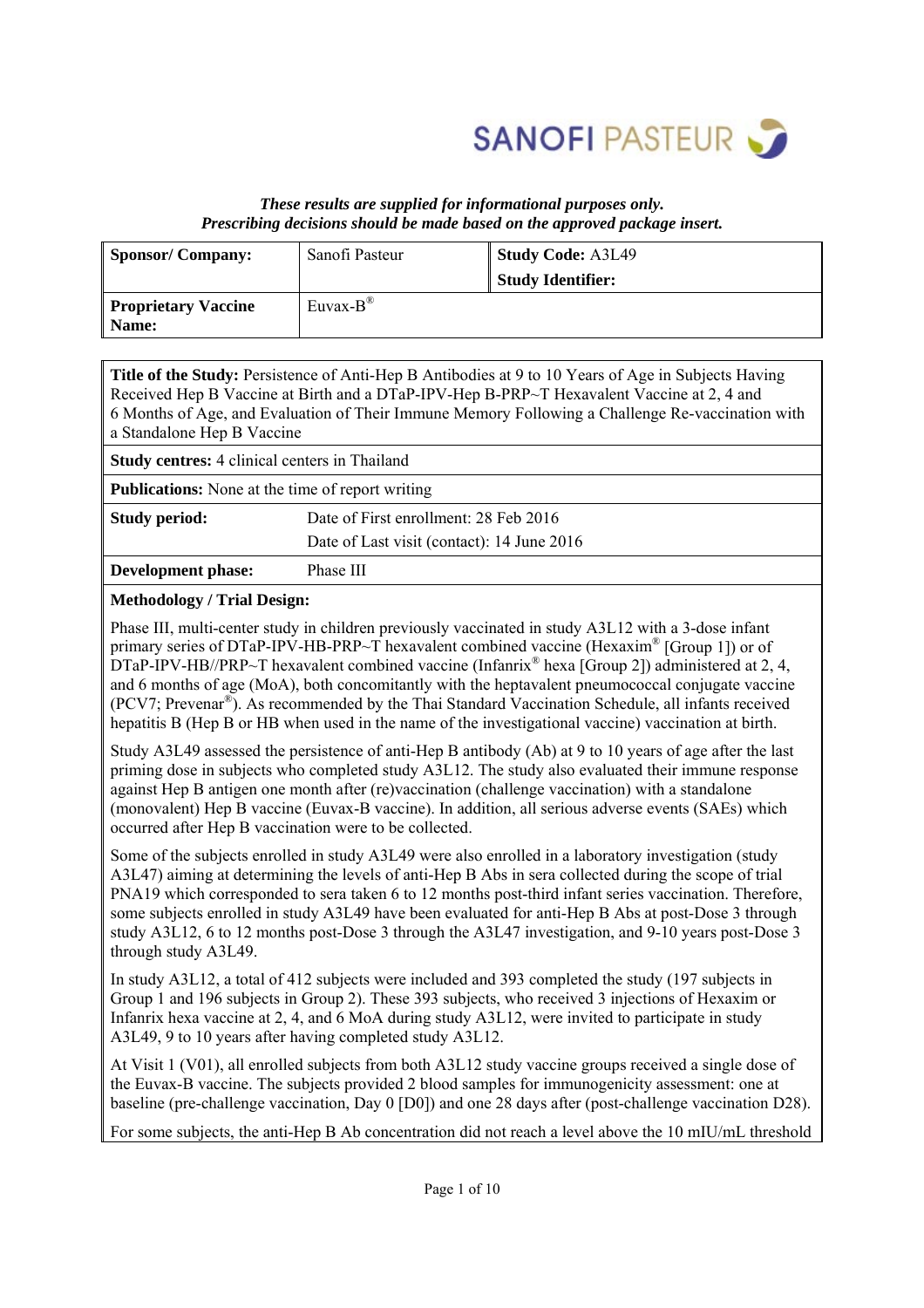

following the "challenge vaccination". These subjects will be proposed 2 additional standalone Hep B vaccine doses. This completed a full re-vaccination immunization regimen per international recommendations. These 2 additional doses were not provided to the Investigators by Sanofi Pasteur, and the immune status of the "non-responder" following completion of this full re-vaccination was not tested, as testing for immunity following revaccination is not recommended routinely.

Due to the well-established and good safety profile of the Euvax-B vaccine and as this trial was designed for exploration of the immune response following Hep B vaccination, only the SAEs that occurred in enrolled subjects were planned to be collected throughout the study, including SAEs due to study procedures.

#### **Primary Objectives:**

- To describe the persistence of anti-Hep B Ab at 9 to 10 years of age after last priming dose in subjects having received Hep B vaccine at birth and a hexavalent vaccine at 2, 4 and 6 MoA according to the vaccine received during study A3L12 (Hexaxim vaccine [Group 1] or Infanrix hexa vaccine [Group 2])
- To evaluate the immune response against Hep B one month after vaccination with a standalone monovalent Hep B vaccine (challenge [re]vaccination)

#### **Primary Endpoints:**

At baseline, before vaccination (D0, V01):

- Individual anti-Hep B Ab concentrations
- Individual anti-Hep B Ab concentrations > 10 mIU/mL and > 100 mIU/mL

One month after challenge vaccination (D28, V02):

- Individual anti-Hep B Ab concentrations
- Individual anti-Hep B Ab concentration ratios (one month post- / pre-challenge dose)
- Individual anti-Hep B Ab concentrations  $\geq 10$  mIU/mL and  $\geq 100$  mIU/mL
- Anamnestic response defined as  $a \geq 4$ -fold increase in anti-Hep B Ab concentration from pre-challenge dose (V01) to post-challenge dose (V02) in subjects seroprotected ( $\geq$  10 mIU/mL) prior to challenge dose, or a post-challenge dose anti-Hep B Ab concentration  $\geq 10$  mIU/mL in subjects not seroprotected prior to challenge dose (< 10 mIU/mL)

#### **Secondary Objective:**

To describe SAEs reported throughout the trial after administration of Hep B vaccine.

#### **Secondary Endpoints:**

Occurrence, nature (Medical Dictionary for Regulatory Activities referred term), time to onset, duration, outcome, seriousness and relationship to vaccination of any SAE reported from V01 through V02.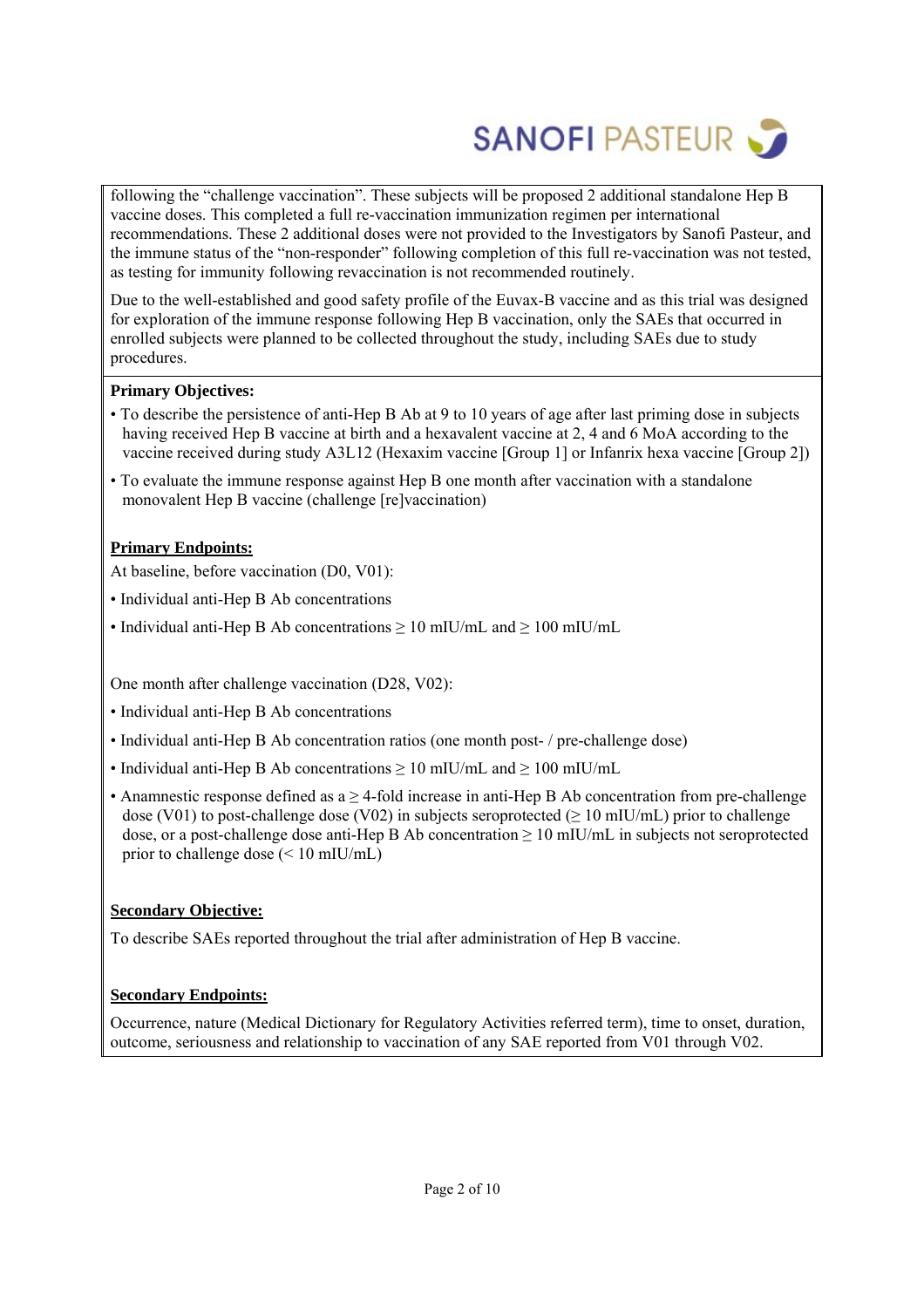# **Observational objective:**  Not applicable **Observational endpoint:**

Not applicable

**Sample size** (Number of Subjects):

Planned sample size: as many subjects as possible were recruited from subjects who completed the 3-dose series in study A3L12. A minimum of 50 to 60 subjects per vaccine group were expected to allow the assessment of the objectives.

|                                                     | Group 1<br>$n\left(\frac{0}{0}\right)$ | Group 2<br>$n\left(\frac{0}{0}\right)$ | <b>All Subjects</b><br>$n\left(\frac{0}{0}\right)$ |
|-----------------------------------------------------|----------------------------------------|----------------------------------------|----------------------------------------------------|
| Potentially enrolled (who completed<br>study A3L12) | 197                                    | 196                                    | 393                                                |
| Actually enrolled subjects                          | 71                                     | 79                                     | 150                                                |
| Vaccinated with Euvax B                             | 71(100.0)                              | 79 (100.0)                             | 150(100.0)                                         |
| Not Vaccinated                                      | 0(0.0)                                 | 0(0.0)                                 | 0(0.0)                                             |
| Subjects who completed the study                    | 71(100.0)                              | 79 (100.0)                             | 150(100.0)                                         |
| Early termination                                   | 0(0.0)                                 | 0(0.0)                                 | 0(0.0)                                             |

n, number of subjects fulfilling the item listed

Group 1: DTaP-IPV-HB-PRP~T (Hexaxim) + Prevenar vaccine; Group 2: DTaP-IPV-HB//PRP~T (Infanrix hexa) + Prevenar vaccine as received in study A3L12

The number and percentage of subjects who were included in the different populations used in the analyses are presented in the table below.

|                                                         | Group 1<br>$n\left(\frac{0}{0}\right)$ | Group 2<br>$n\left(\frac{9}{6}\right)$ |
|---------------------------------------------------------|----------------------------------------|----------------------------------------|
| Subject with data in CRF                                | 71 (100.0)                             | 79 (100.0)                             |
| With data in CRF but did not<br>receive any vaccination | 0(0.0)                                 | 0(0.0)                                 |
| <b>Full Analysis Set</b>                                | 71(100.0)                              | 79 (100.0)                             |
| Per-Protocol Analysis Set                               | 69 (97.2)                              | 77 (97.5)                              |

n, number of subjects fulfilling the item listed

Group 1: DTaP-IPV-HB-PRP~T (Hexaxim) + Prevenar vaccine; Group 2: DTaP-IPV-HB//PRP~T (Infanrix hexa) + Prevenar vaccine as received in study A3L12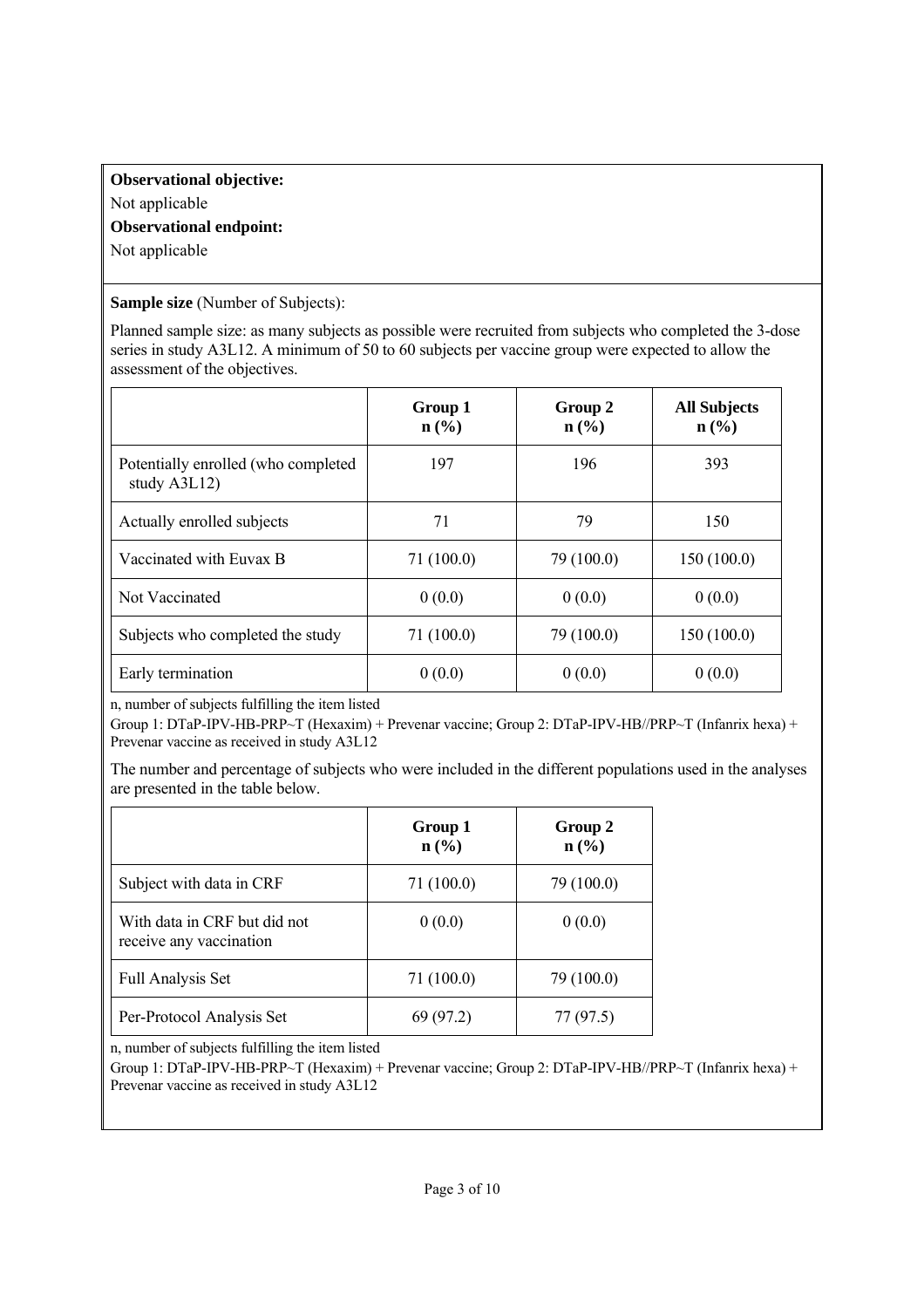# **Schedules of Vaccination and Specimen Collection:**

# **Vaccination**

All subjects received 1 dose of the Euvax-B vaccine at D0.

# **Blood sampling**

All subjects provided a pre-vaccination blood sample (3 mL) at D0 and a post-vaccination sample at D28 (+ 7 days).

# **Collection of safety data**

Information on SAEs was recorded from D0 through D28 (+ 7 days).

# **Duration of Participation in the Trial:**

The duration of each subject's participation in the trial was 28-35 days.

## **Product Under Investigation:**

Hep B vaccine Euvax-B manufactured by LG Life Sciences

## **Form/Dose/Route:**

Liquid in vial (suspension for injection/ 0.5 mL/intramuscular

**Batch number:** 

## Commercial Lot:

## **Control Product:**

Not applicable

# **Inclusion Criteria:**

A potential subject had to meet all of the following criteria to be considered for trial enrollment:

- 1) Informed consent form signed by subject's parent / legally acceptable representative
- 2) Assent form signed by subject
- 3) Subject and parent(s) / legally acceptable representatives able to attend the scheduled visits and to comply with all trial procedures
- 4) Receipt of primary vaccination with 3 doses of either Hexaxim or Infanrix hexa vaccine at the age of 2, 4, and 6 months in study A3L12, and Hep B vaccine at birth

# **Exclusion Criteria:**

A potential subject meeting **any** of the following criteria was ineligible for trial enrollment:

- 1) Participation in another clinical trial investigating a vaccine, drug, medical device, or a medical procedure in the 4 weeks preceding the inclusion in the trial
- 2) Incomplete primary immunization in study A3L12
- 3) Diagnostic of Hep B infection (clinical, serological, or virological confirmation) after completion of A3L12 study procedures
- 4) Subjects known to have received Hep B vaccine after completion of A3L12 study procedures
- 5) Receipt of any vaccine in the 4 weeks preceding the trial vaccination, except for Bacille Calmette Guerin vaccination (any administration of oral polio vaccine in the context of oral polio vaccinenational immunization days did not fall within the scope of this exclusion criterion)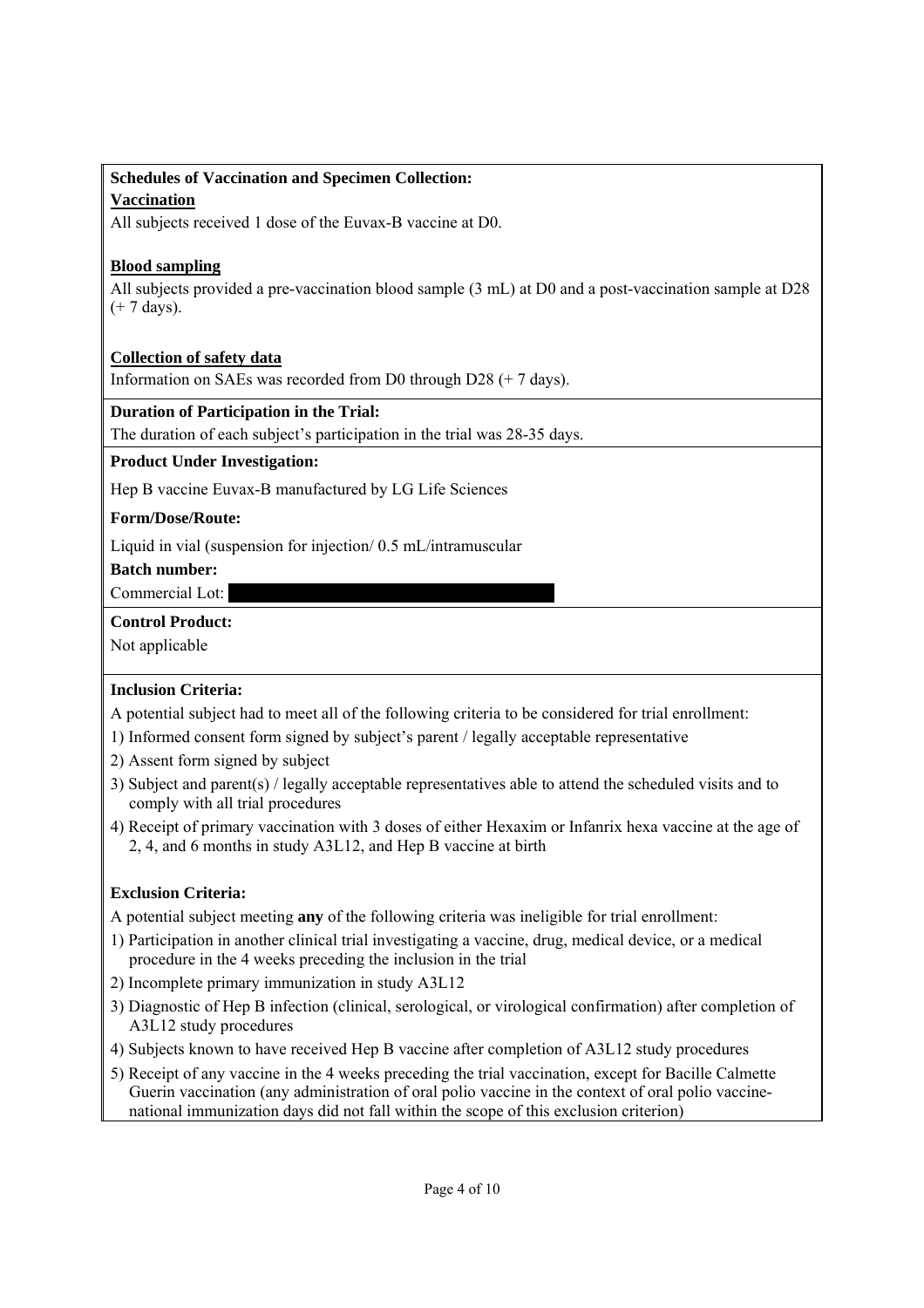- 6) Receipt of any blood, blood-derived products or immunosuppressant drugs at the latest 3 months before inclusion
- 7) Known or suspected diagnostic of congenital or acquired immunodeficiency since completion of A3L12 study procedures
- 8) Serious chronic illness occurring after receipt of the primary series (e.g., leukemia, lymphoma [T or B cells], Crohn's disease)
- 9) Known or suspected subject seropositivity against human immunodeficiency virus or hepatitis C since completion of A3L12 study procedures
- 10) Febrile (temperature ≥ 38.0°C) or acute, moderate or severe systemic illness on the day of inclusion

Criteria 1, 5, 6 and 10 were temporarily exclusion criteria. In case a subject met any of these criteria, a further appointment was scheduled to reassess the subject's eligibility.

## **Statistical methods**

For all parameters, the 95% confidence intervals (CIs) were calculated:

- Using the exact binomial method (Clopper-Pearson method) for single proportions
- Using the normal approximation of the Log10 concentrations, followed by a back transformation for geometric mean concentrations (GMCs)

Primary analysis: immunogenicity

The analysis was descriptive according to the vaccine received during the primary series:

- Group 1: Hexaxim vaccine injected at primary series
- Group 2: Infanrix hexa vaccine injected at primary series

The following parameters were calculated:

- GMCs of anti-Hep B Ab (at baseline and one month after the challenge dose)
- Geometric mean of individual anti-Hep B Ab concentration ratio (GMCR)
- Percentage of subjects with anti-Hep B Ab concentration above pre-defined thresholds (at baseline and one month after the challenge dose)
- Anamnestic response rate, defined as the percentage of subjects with an anamnestic response

Reverse cumulative distribution curves (RCDCs) of anti-Hep B Ab concentration were prepared. Additionally, individual kinetic curves including post-(infant) primary immune results obtained in study A3L12 were plotted.

Secondary analysis: safety

The analysis of SAEs was planned to be descriptive according to the vaccine received during the primary series (Group 1 [Hexaxim vaccine] / Group 2 [Infanrix hexa vaccine]).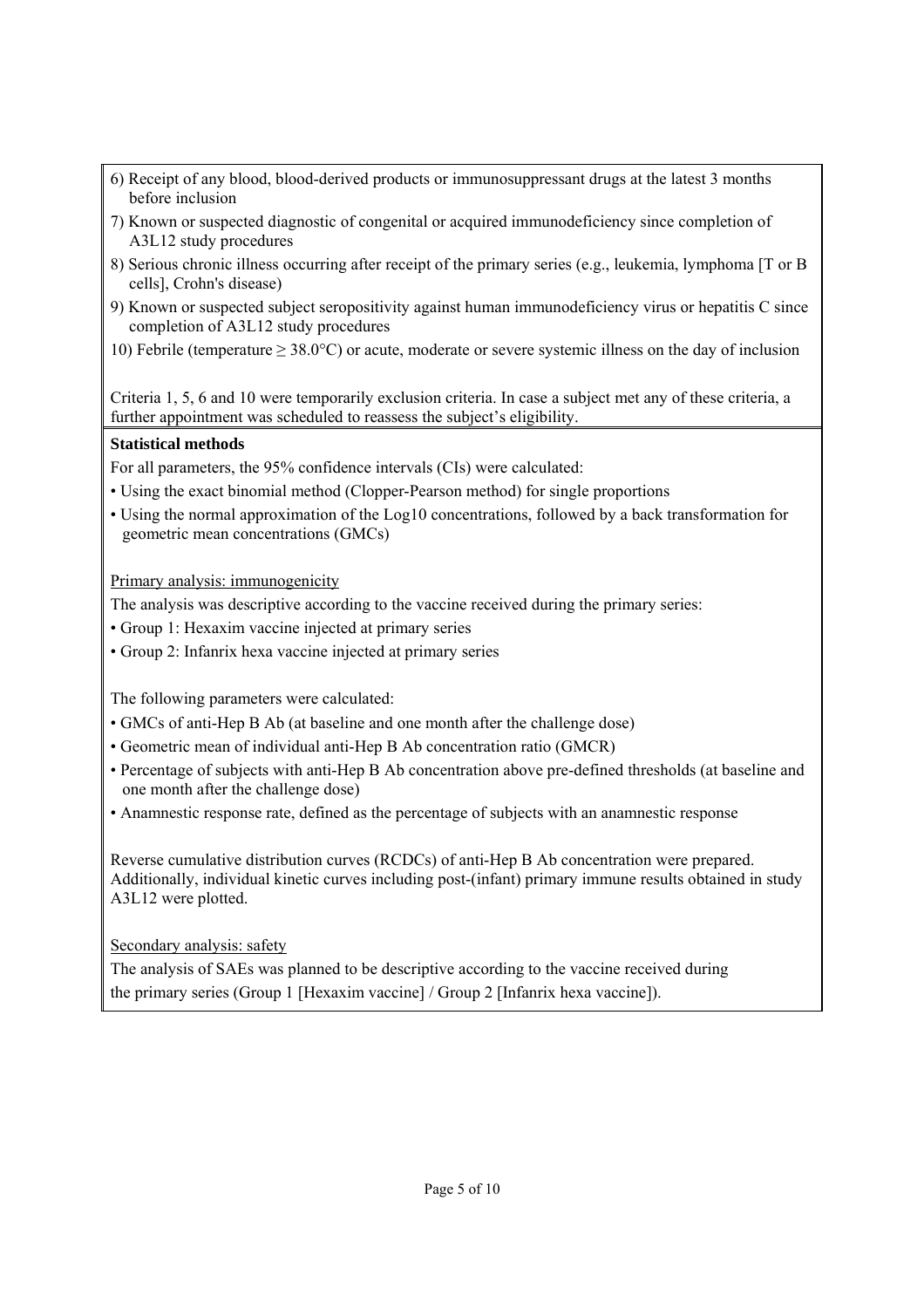#### **Results summary:**

## *Study subjects*

Out of the 393 subjects who completed study A3L12, 150 subjects participated to study A3L49. All these subjects were vaccinated with the Euvax-B vaccine at D0 (Visit 1): 71 subjects in Group 1 and 79 subjects in Group 2.

Out of the 150 subjects who participated to study A3L49, 147 subjects (98.0%) fulfilled all inclusion and exclusion criteria: 1 subject (1.4%) in Group 1 and 2 subjects (2.5%) in Group 2 did not receive the primary immunization per protocol as planned in study A3L12.

All subjects received 1 intramuscular injection (deltoid) of the Euvax-B vaccine. Adherence to the schedule was high; almost all subjects (149 subjects [99.3%]) had a blood sample taken during Visit 2 between 28 and 35 days after receiving the injection of the Euvax-B vaccine. For 1 subject (1.4%) in Group 1, the blood sample was taken more than 35 days (39 days) after receiving the injection of the Euvax-B vaccine.

All 150 subjects were present at Visits 1 and 2 and had a blood sample taken at each visit. All subjects completed the study and there was no early termination of the study.

All 150 subjects were included in the Full Analysis Set (FAS) (71 subjects [100%] in Group 1 and 79 subjects [100%] in Group 2).

A total of 146 subjects (97.3%) were included in the Per Protocol Analysis Set (PPAS) (69 subjects [97.2%] in Group 1 and 77 subjects [97.5%] in Group 2).

In Group 1, 53.5% of the subjects were male and 46.5% were female. In Group 2, 54.4% of the subjects were male and 45.6% were female. The Male/Female ratio was 1.15 and 1.19 in Groups 1 and 2, respectively.

The mean age of the subjects was 9.5 years in Group 1 and in Group 2.

Baseline demographics were similar for the PPAS and FAS.

A total of 4 subjects (2.7%) (1 subject [1.4%] in Group 1 and 3 subjects [3.8%] in Group 2) had a past and current significant medical history. For 1 subject (1.4%) in Group 1, the medical history condition was ongoing at inclusion (precocious puberty).

# *Immunogenicity*

A summary of the pre- and post-dose seroprotection rates and the anamnesic response rates in the FAS is presented in Table S1, and the corresponding Ab concentrations are presented in Table S2.

#### **Table S1. Summary of seroprotection and anamnestic response rates – Anti-Hep B Ab concentrations (mIU/mL) – Full Analysis Set**

|                   |                   | Group 1<br>$(N=71)$ |               |            | Group 2<br>$(N=79)$ |      |            |
|-------------------|-------------------|---------------------|---------------|------------|---------------------|------|------------|
|                   |                   | n/M                 | $\frac{6}{6}$ | 95% CI     | n/M                 | $\%$ | 95% CI     |
| Pre-Dose $(V01)$  | $\geq$ 10 mIU/mL  | 35/71               | 49.3          | 37.2; 61.4 | 34/79               | 43.0 | 31.9; 54.7 |
|                   | $\geq$ 100 mIU/mL | 8/71                | 11.3          | 4.99; 21.0 | 5/79                | 6.3  | 2.09; 14.2 |
| Post-dose $(V02)$ | $\geq$ 10 mIU/mL  | 66/71               | 93.0          | 84.3; 97.7 | 78/79               | 98.7 | 93.1;100   |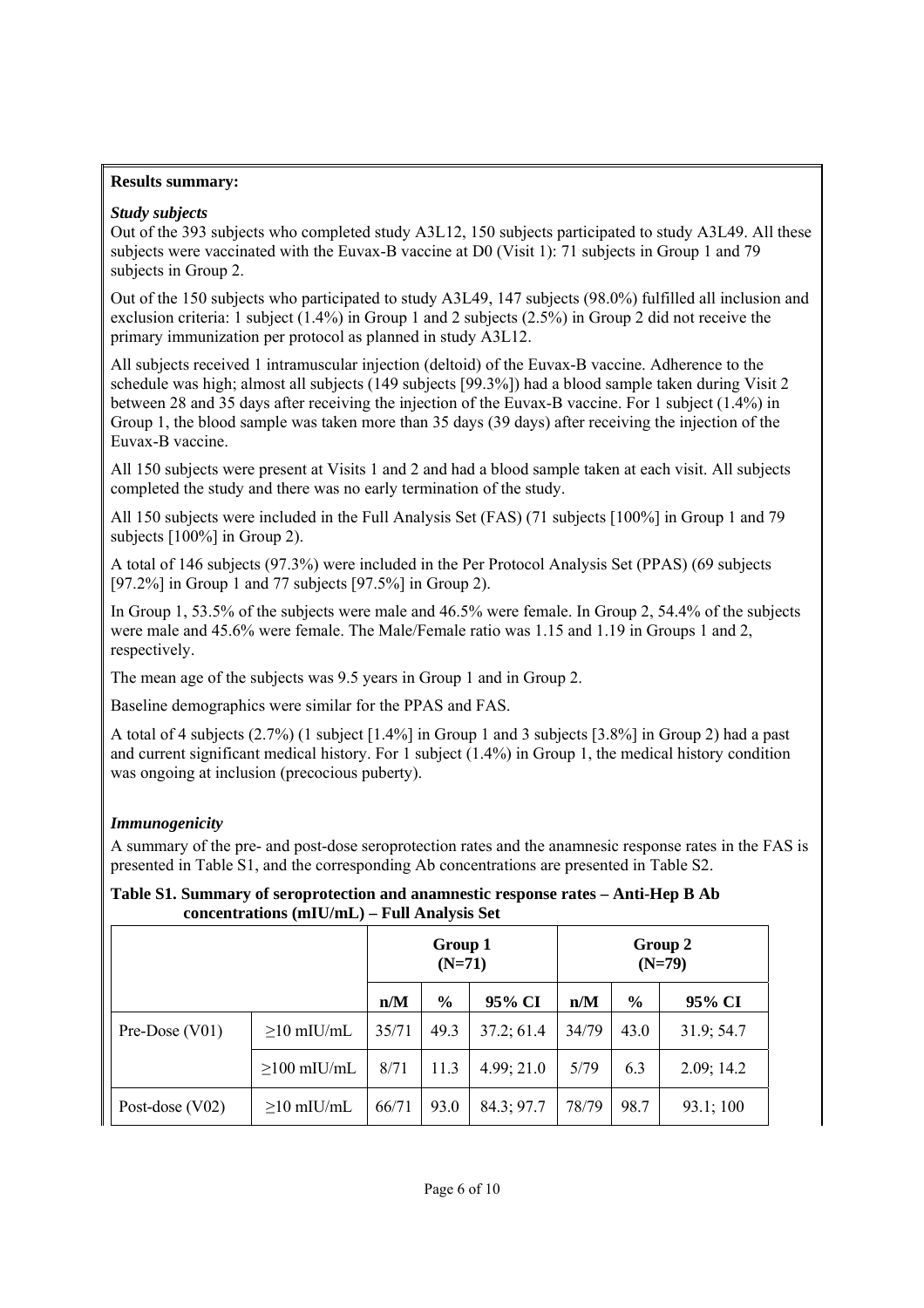|                                                         | $\geq$ 100 mIU/mL   63/71 |       | 88.7 | 79.0; 95.0 | 77/79 | 97.5 | 91.2; 99.7 |
|---------------------------------------------------------|---------------------------|-------|------|------------|-------|------|------------|
| Post-Dose<br>response based on<br>pre-Dose<br>(V02/V01) | Anamnestic<br>response*   | 66/71 | 93.0 | 84.3; 97.7 | 78/79 | 98.7 | 93.1;100   |

\* Anamnestic response is defined as a ≥ 4-fold increase in anti-Hep B Ab concentration from pre-challenge dose (V01) to post-challenge dose (V02) in subjects seroprotected (≥10 mIU/mL) prior to challenge dose OR an anti-Hep B Ab concentration  $\geq 10$  mIU/mL post-challenge dose in subjects not seroprotected prior to challenge dose (< 10 mIU/mL)

n: number of subjects experiencing the endpoint listed in the first column

M: number of subjects with available data for the relevant endpoint

Group 1: DTaP-IPV-HB-PRP~T (Hexaxim) + Prevenar vaccine; Group 2: DTaP-IPV-HB//PRP~T (Infanrix hexa) + Prevenar vaccine as received in study A3L12

| Table S2. Summary of geometric means of concentrations – Anti-Hep B Ab concentration |  |
|--------------------------------------------------------------------------------------|--|
| $(mIU/mL) - Full Analysis Set$                                                       |  |

|                        |                                               | Group 1<br>$(N=71)$ |           | Group 2<br>$(N=79)$ |    |           |            |
|------------------------|-----------------------------------------------|---------------------|-----------|---------------------|----|-----------|------------|
|                        |                                               | M                   | <b>GM</b> | 95% CI              | M  | <b>GM</b> | 95% CI     |
| Anti-Hep B<br>(mIU/mL) | Pre-Dose $(V01)$                              | 71                  | 13.0      | 8.67; 19.4          | 79 | 8.19      | 6.10; 11.0 |
|                        | Post-Dose $(V02)$                             | 71                  | 3507      | 1795; 6854          | 79 | 4386      | 2882; 6675 |
|                        | Post-Dose<br>$(V02)/Pre\text{-}Dose$<br>(V01) | 71                  | 271       | 167;440             | 79 | 536       | 375;765    |

M: number of subjects with available data for the relevant endpoint

Group 1: DTaP-IPV-HB-PRP~T (Hexaxim) + Prevenar vaccine; Group 2: DTaP-IPV-HB//PRP~T (Infanrix hexa) + Prevenar vaccine as received in study A3L12

At baseline, as expected, only 49.3% of subjects primed with Hexaxim and 43.0% of subjects primed with Infanrix hexa were still presenting anti-Hep B surface antigen (HBsAg) Ab concentrations  $\geq 10$ mIU/mL (with GMCs respectively at 13.0 mIU/mL and 8.19 mIU/mL). One month after this challenge (re)vaccination, 93.0% of subjects primed with Hexaxim and 98.7% of subjects primed with Infanrix hexa were presenting anti-HBsAg Ab concentrations  $\geq 10$  mIU/mL (with GMCs respectively at 3507) mIU/mL and 4386 mIU/mL).

Among the 5 subjects who were Hexaxim-primed and who did not respond one month post-challenge (re)vaccination, 4 had also Ab concentrations < 10 mIU/mL before challenge (re)vaccination but had responded well one month after Hexaxim in study A3L12 (initial responder), and one had also Ab concentrations < 10 mIU/mL before challenge (re)vaccination and had not responded at all one month after Hexaxim in study A3L12 (true nonresponder).

The subject who was Infanrix hexa-primed and who did not develop protection one month post-challenge (re)vaccination had also Ab concentrations < 10 mIU/mL before challenge (re)vaccination and had not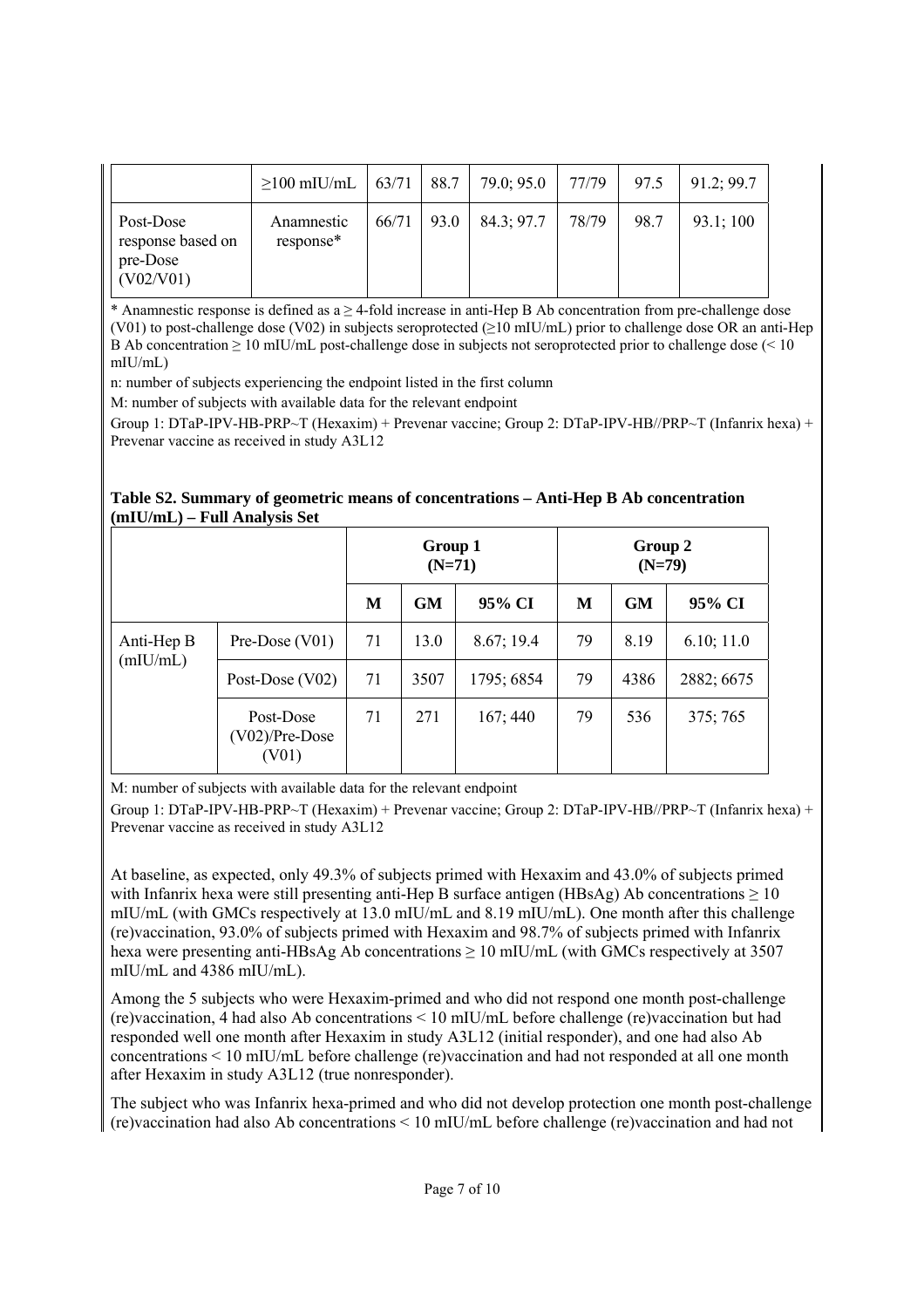responded at all one month after Infanrix hexa in study A3L12 (true non-responder).

Results were similar in the PPAS.

RCDCs on anti-Hep B Ab concentrations at one month post-primary vaccination (at 7 MoA in study A3L12), 6 to 12 months post-primary vaccination (at 12 to 18 MoA in A3L47 study), and 9 to 10 years later at pre- and post-Hep B re-vaccination (in study A3L49) are presented in Figure S1. The kinetic curves of mean anti-Hep B Ab concentrations are presented in Figure S2. The kinetic curves of individual anti-Hep B Ab concentration are presented in Figures S3 and S4 for Group 1 and Group 2 subjects, respectively.



**Figure S1. RCDC on anti-Hep B antibody (mIU/mL) – Per-Protocol Analysis Set** 

Group 1: DTaP-IPV-HB-PRP~T (Hexaxim) + Prevenar vaccine Group 2: DTaP-IPV-HB//PRP~T (Infanrix hexa) + Prevenar vaccine as received in study A3L12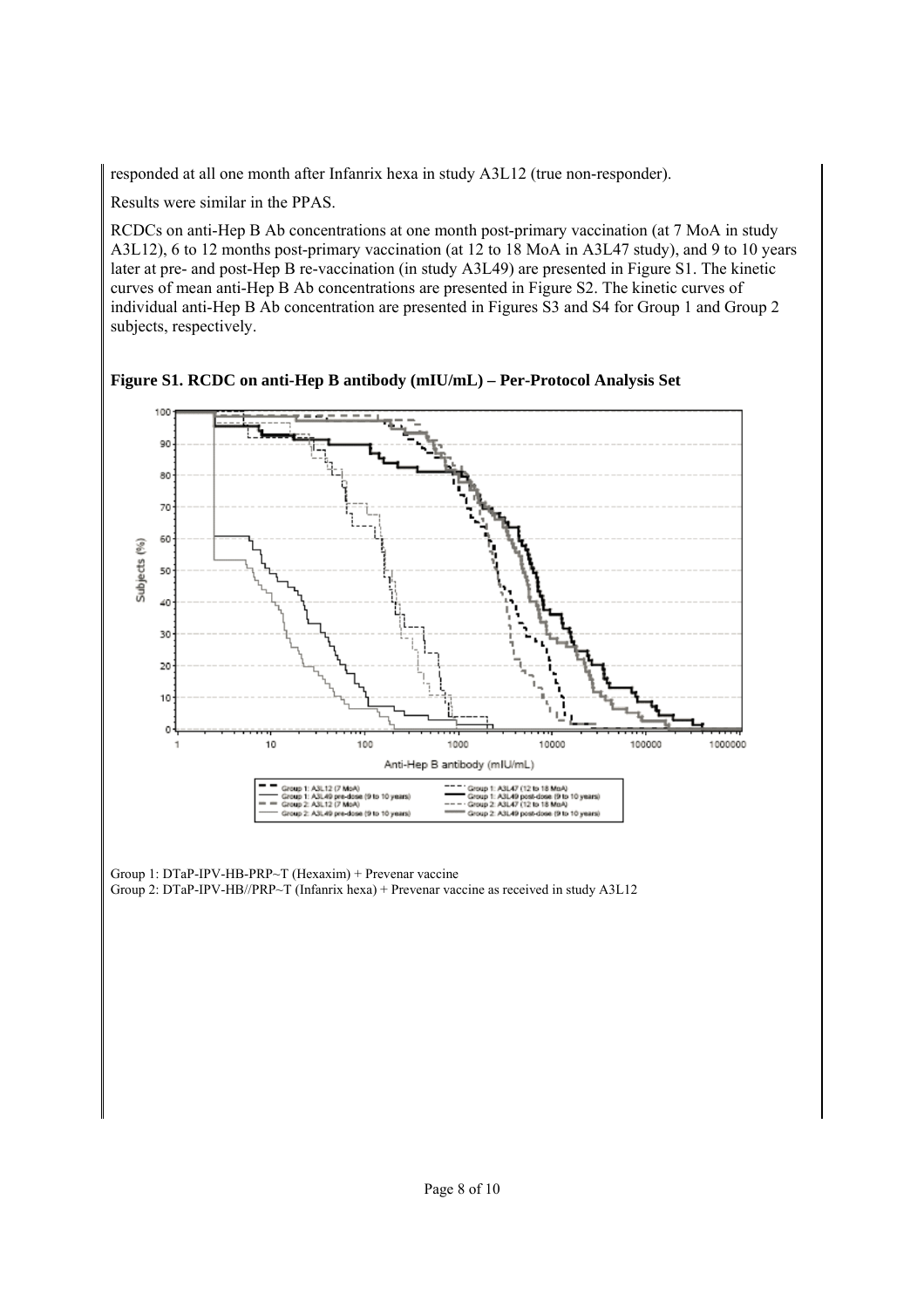